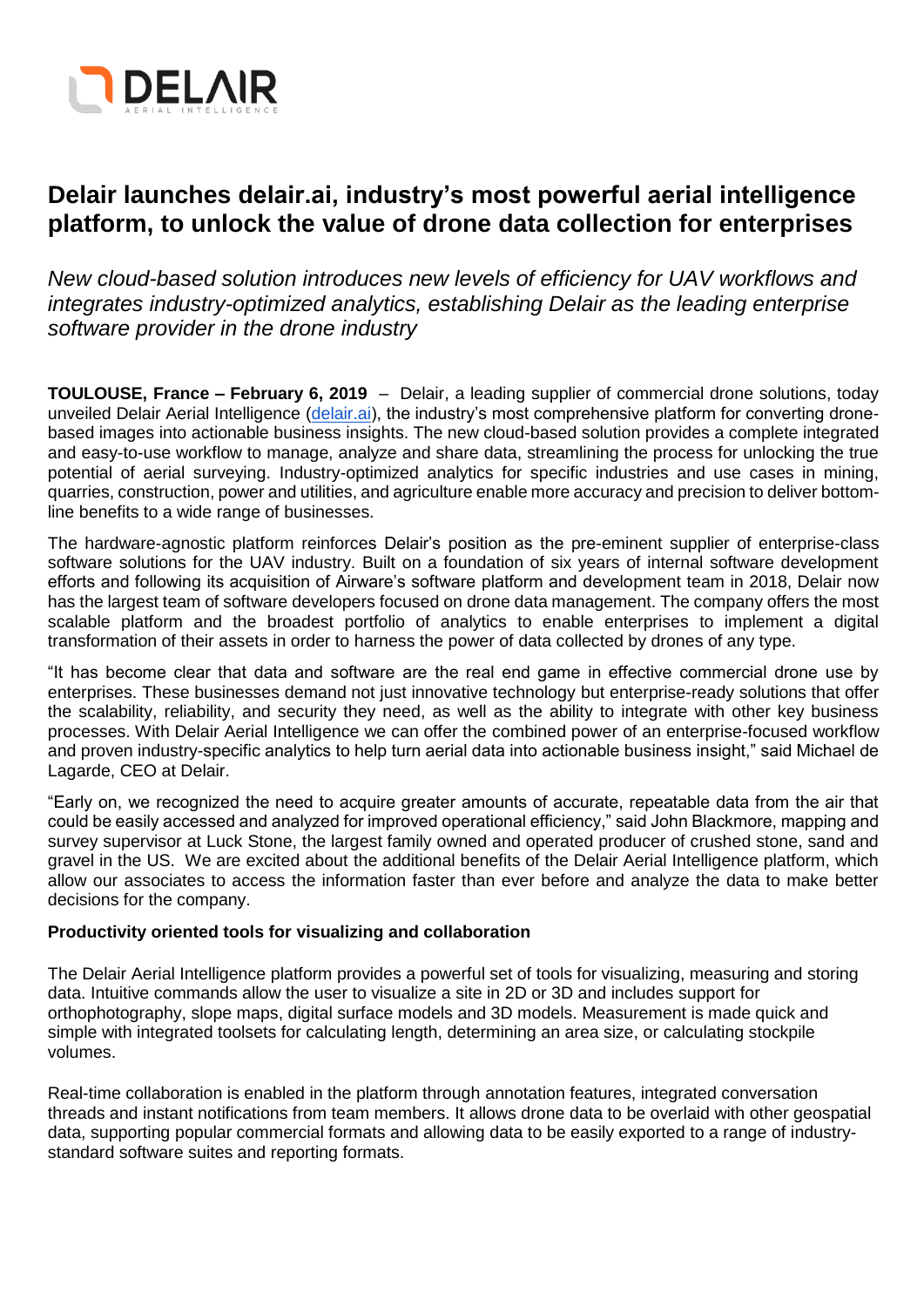## **Industry-optimized analytics for greater efficiency**

The Delair Aerial Intelligence platform supports the largest suite of analytics packages for specific applications in different industries. For example, the analytics for mines and quarries allow efficient ways to control and report on inventory, ensure site safety compliance, and optimize and maintain haul roads. For construction projects, analytics tools are available to monitor job progress and earth moving operations, import and compare survey designs to as-built.

Precision ag practices are enabled with the analytics options for agriculture and forestry. Tools are available to perform detailed analysis of fields, runs filed inventory to characterize crops and monitor them. For power and utilities use cases analytics can classify point clouds and vectorize conductors, analyze vegetation growth and prioritize maintenance activities.

For several years Delair has accumulated thousands of flights and produced tens of thousands of analytics. This carefully curated database has been used to train custom deep learning models to automatically classify each pixel of each new flight, and recognize objects or classes such as water, vegetation, construction, vehicle, haul road, stockpile, safety blocks, safety berm, quarry face, - eliminating hours of manual analysis on a large site map.

### **Scalability, security and interoperability for large scale enterprises and projects**

The system's cloud-based approach simplifies data storage and access, making it ideal for team collaboration and archiving. The platform is inherently scalable, supporting the use of multiple UAVs and data collection techniques. An unlimited number of projects can be stored and shared, providing access to critical data by anyone who needs it across the enterprise - managers, field adjusters, risk engineers, data scientists, surveyors, and accountants.

Delair Aerial Intelligence is built to support enterprise-strength security and privacy. Built-in features enable data to be encrypted in transit and within the platform and granular role-based controls provide user-specific access and editing privileges. Audit trails provide a detailed record of every action of every user.

Delair.ai exposes standards-based and documented APIs and an SDK for advanced integration of the solution with customers' IT infrastructure. Intricate workflows can be easily implemented, and delair.ai analytics can be exported to ERP, CMMS or FSM software.

### **Completes a robust hardware/software solution**

While Delair Aerial Intelligence is compatible with any drone-based data, it offers even more efficiency when paired with th[e](https://delair.aero/professional-drones-2/professional-mapping-drone-delair-ux11-2/) [Delair UX11](https://delair.aero/professional-drones-2/professional-mapping-drone-delair-ux11-2/) high performance UAV. Buyers of the Delair UX 11 will receive a complement of credits to be used on delair.ai as part of their package.

### **Pay as you use model for optimal flexibility**

Delair offers its delair.ai capabilities through an innovative and flexible pay-as-you-use model. Pre-paid credits can be used to run various analytics on the platform, with a minimum buying quantity of 10 pre-paid credits. The platform can be used by an unlimited number of users, requires no sign-up fee or commercial engagement, and includes free data storage for the first year.

More information and a video for the Mining & Quarrying industry : [here](https://delair.aero/?page_id=16357/?industry__c=Mines%20and%20Quarries)

### **About Delair**

Delair is a leading provider of drone-based solutions that enable enterprises to digitize their physical assets through aerial data collection and artificial intelligence-based analytics that turn the collected data into valuable business insights. The company's offerings combine high performance, long range fixed-wing UAV hardware with sophisticated analytics technology and operational services. Its solutions are used globally by customers in industries such as mining, construction, agriculture, utilities, transportation and oil and gas. Delair has strengthened its position as a global leader through